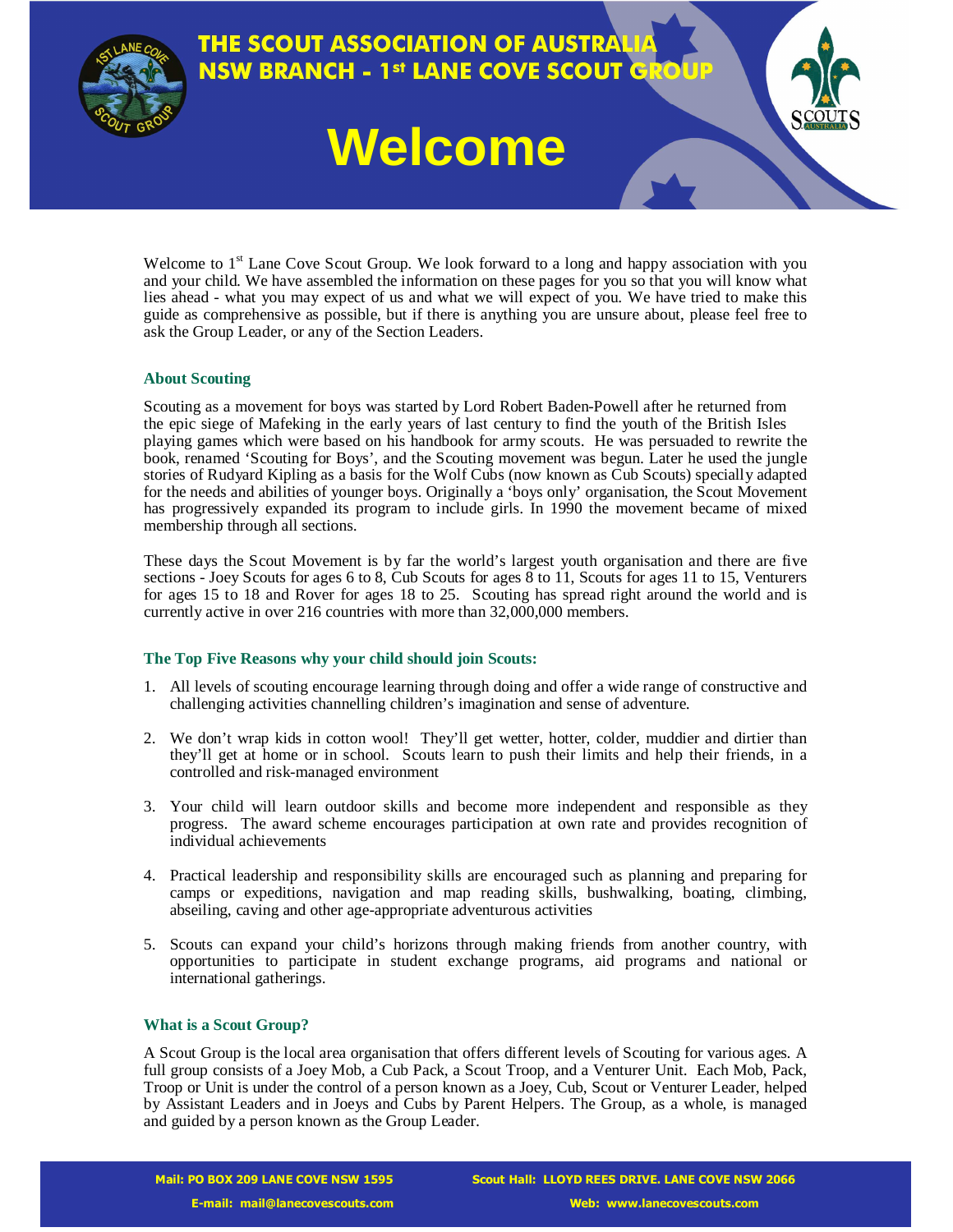Here at 1<sup>st</sup> Lane Cove we are a strong and growing Group consisting of a Cub Pack, a Scout Troop and a Venturer Unit which we operate as a District Unit with other Groups in our local Moocooboolah Scouting District. Our aim is to start a Joey Mob in the near future,

# **Joining**

Your child is welcome to join our Scout Group for a four to six week, no obligation try out period. Usually on the first night you will be asked to complete an Y1 form, which will provide coverage by the Scout Association insurance. For the first four to six weeks he or she will be a 'new chum'. After that time, your child will know whether or not he or she wants to join and we will invest your child into the Movement. Once your child is invested as a member, the registration form is forwarded to the Region Headquarters via our Group Leader. We will then issue you with an account for fees.

# **Uniform**

From the night he or she is invested, your child will be expected to wear full uniform unless advised otherwise. Uniforms are ordered online via http://www.thescoutsshop.com.au/. We will provide a Lane Cove Scarf (free) but you need to buy a shirt, hat and a "woggle". Stone colour shorts and long pants can be purchased from The Scout Shop, or similar may be bought from normal retailers.

For formal occasions, Group outings, travel to and from District, Region or State camps and events, full uniform is required. This includes hats and plain, dark coloured shoes, i.e. black or tan

1<sup>st</sup> Lane Cove's Group Uniform Policy is available on the 1<sup>st</sup> Lane Cove website.

# **Financial**

A Scout Group is entirely self-funded. The expenses of a Scout Group include the purchasing of badges, certificates etc., (badges are presented as soon as they are earned and there is no call for parents to purchase their child's badges). In the Joey section badges are worn on their hats. There is also the cost of the craft equipment etc. that is consumed in the normal program activities. The Group must also meet the cost of purchasing and maintaining camping equipment in first class, safe condition as well as paying for and maintaining the Scout Hall itself. Training leaders is another cost to be met and naturally we have electricity bills, insurance and the like to pay.

# **Lane Cove Fees – 2014**

The Scout Association has set a one off joining Fee of \$30 plus an annual affiliation fee which includes Insurance and Administration. This is included in the  $1<sup>st</sup>$  Lane Cove Scout Group fees: for the year 2014 will be \$285 per member. The fee is payable on receipt of invoice, which will be sent to you in March. Fees may be paid by direct debit, Pay Pal, cheque or cash. Payment by instalment will also be accepted.

Pro Rata fees apply for new members joining during the year. A rebate is given for the second and subsequent children of the same family. We recognise the contributions of our hard-working leaders by not charging fees for children of parents that commit themselves to 1<sup>st</sup> Lane Cove Scout Group as a leader.

We also have a policy for any parents suffering from financial hardship (either temporary or long term) who may apply confidentially to the Group Leader to reduce or spread fee payments. As well as the general Group running costs, there is the cost of providing new equipment and resources such as tents, canoes, ropes, cooking gear, games, equipment etc., as well as improving our building resources. The purchase of these capital items is the subject of fundraising.

Naturally as Scouting is fundamentally an outdoors-based program, there will be pack holidays, camps, hikes etc., for 2 or 3 days, which your child will no doubt want to attend. The cost of these activities is an extra expense to yourself but you can be sure that we carefully aim to keep the price of such activities to a minimum*. (These may be subsidised in certain circumstances)*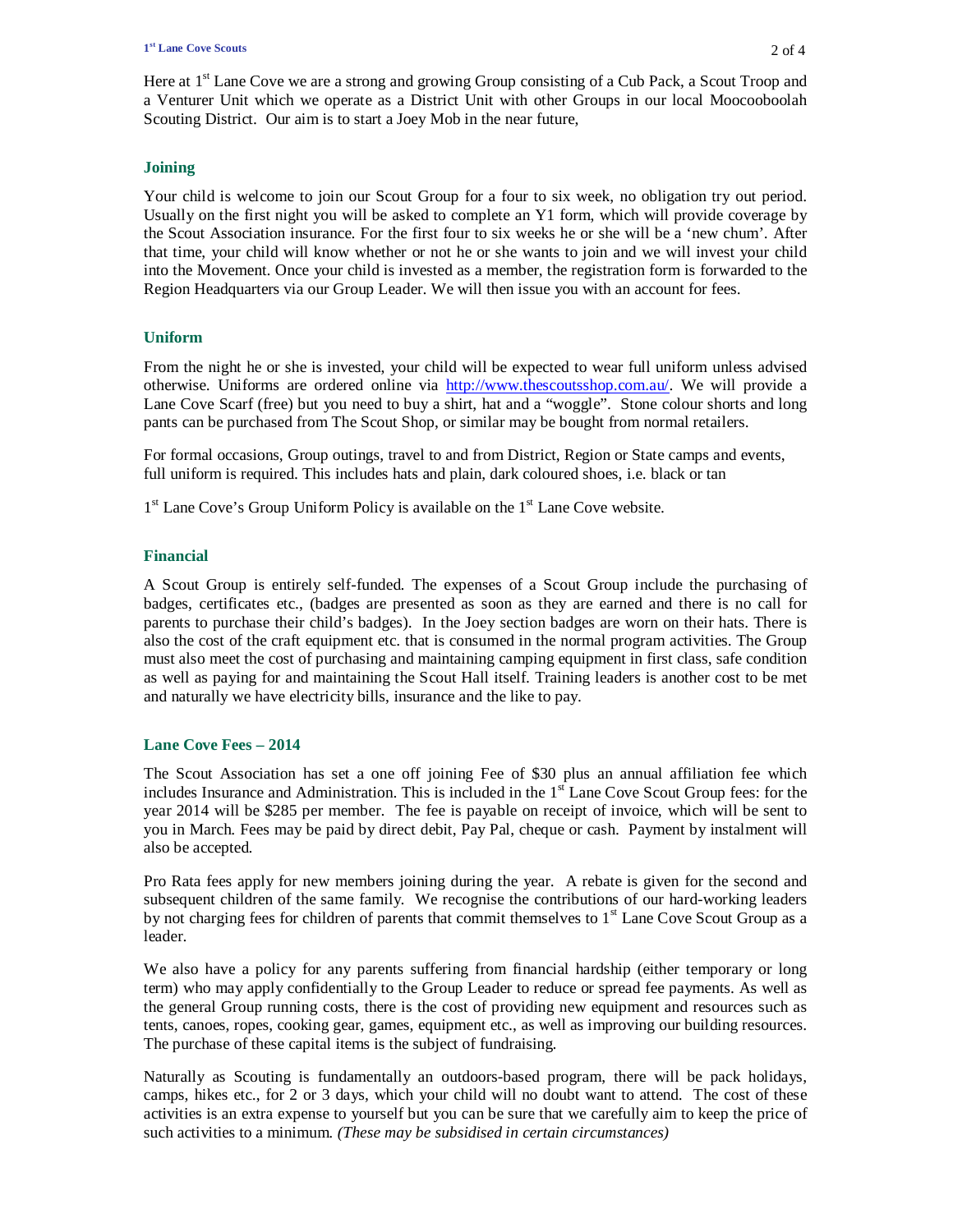#### **Now, what's in it for you and your child?**

You can reasonably expect that your son or daughter will be in the hands of capable and caring leaders who have a commitment to providing a stimulating and interesting program designed to assist children to develop into self-reliant and responsible members of the community.

The most important aspect of parent involvement is the encouragement you give to your child. The boys and girls who get the most out of Scouting are those who put the most into it. All children have times when they need a gentle push, and certainly times when they need some help. This is where you come in. If your child wants to do some test passing or earn a badge, check the requirements so your child is well prepared. If your child hasn't done anything for a while, you may need to offer some extra encouragement to get started. The pride on their faces when they come to the front of the parade to receive their badges makes the effort well worthwhile.

#### **Handbooks**

There are very informative and useful introductory handbooks produced for each section of the Scout Movement, we will provide one of these to each new youth member. The Group will also provide Record Books for the badge award scheme for each section. The badge award scheme is fundamental to all levels of scouting, and every youth member is encouraged to complete age appropriate tests. Half of these involve core outdoor and safety skills, community involvement, personal development, with optional achievement and special interest badges available to suit every child's interests and hobbies.

#### **Expectations and Parent Involvement:**

Since ours is a voluntary organisation, we rely heavily on help from parents. It is rewarding for both your child and your family. The support given will depend on the individual circumstances of each family. Areas in which regular help is needed are:

#### **1. Transport**

Occasionally transporting the children to various activities included in our program. We have an active program of weekend camps, and we expect people to do their share in helping pack, unpack and help with transport.

#### **2. Assisting with the running of meeting nights**

This particularly applies to the Joey and Cub sections. There are occasions when the Leaders can do with an extra pair of hands, eyes and ears. If we call for a little extra help, it is good to know that there are parents willing to assist. In the Joey section parents play a vital role in maintaining an effective adult/child ratio. It is usual that one or two parents are rostered to assist with each meeting. Excursions require a greater adult/child ratio.

#### **3. Joining the Parent Committee**

This is not a very onerous task. It really only involves a monthly meeting and helping to manage and maintain the resources of our Group, as well as coordinating social or fundraising activities. It is expected that every family will be represented on the committee during their child's Joey-Cub-Scout-Venturer career. Don't leave it until your child is almost ready to leave. Our current Committee Chair is Bill Gibson (0419 414 873). Please contact him (evening is best)

#### **4. Becoming a uniformed leader**

Leadership is not for everyone, but if it interests you, please speak to the Group Leader. He will tell you that leaders get just as much fun out of it as the kids. The reward for the leaders, especially parents, is to see their children grow while doing something worthwhile for the community.

Remember, there is no such thing as a professional Scout Leader. Most Leaders are also parents like you, but the Scout Association provides wonderful training that turns laymen into leaders - and without leaders we wouldn't have a Scout Group for your child to join!